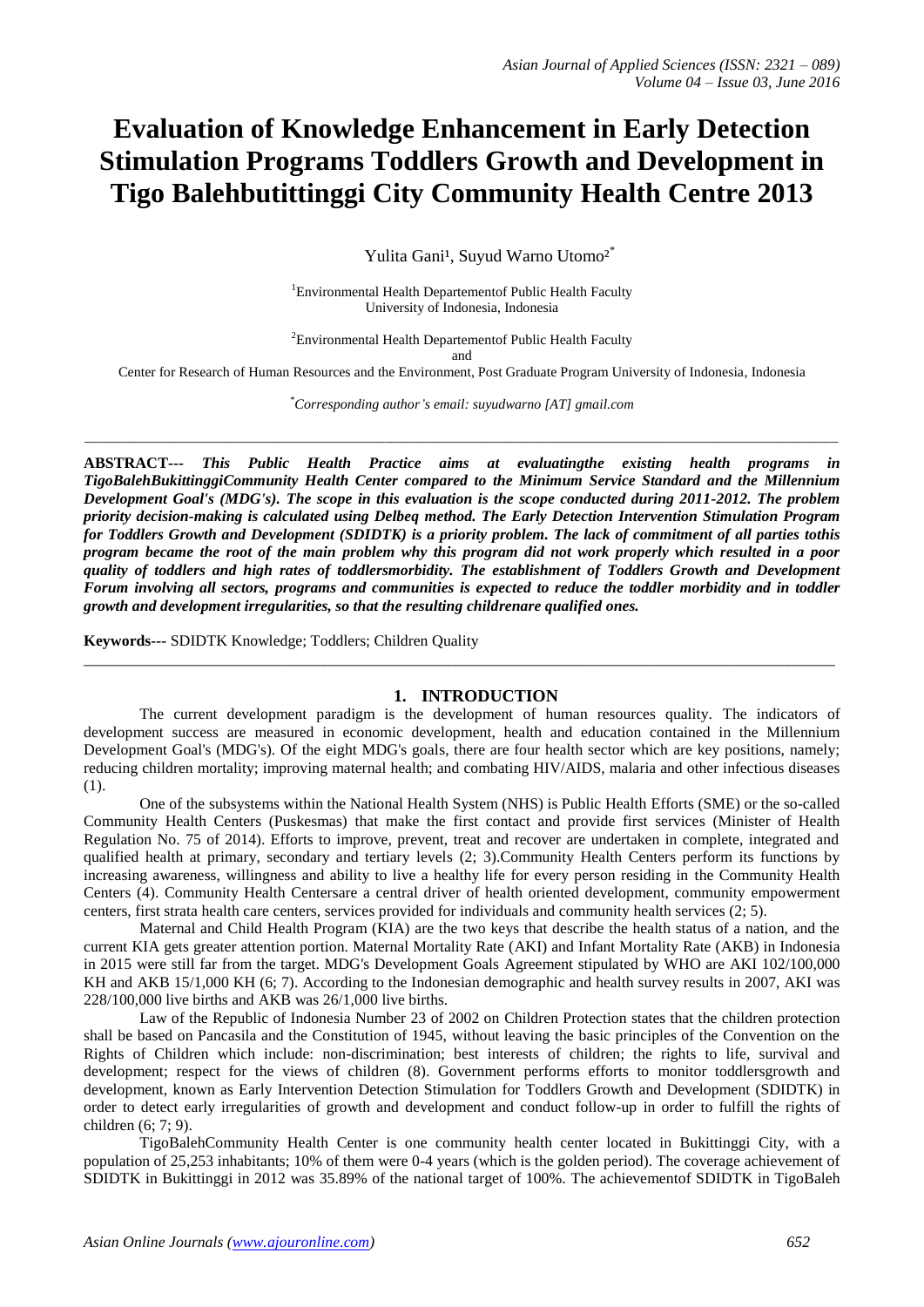Community Health Center in 2012 was 20.67%. This achievement was the lowest compared to other Community Health Centers in Bukittinggi City. It is then what we want to evaluate, to determine the root of the existing problems and solutions.

# **2. METHOD**

Conducting a situation analysis by comparing the achievement coverage of programsto the target of Minimum Service Standards and MDG's.



#### **3. RESULTS**

**Table 1**.Analysis of general description situation of program coverage in TigoBaleh Community Health Center

|                | <b>Health Status</b>                                       |                           | Coverage                                 |                  |                  | <b>Target</b> |             |               |
|----------------|------------------------------------------------------------|---------------------------|------------------------------------------|------------------|------------------|---------------|-------------|---------------|
| No             |                                                            |                           | <b>Community</b><br><b>Health Center</b> | <b>National</b>  | <b>Global</b>    | <b>SPM</b>    | <b>MDGs</b> | <b>Status</b> |
| $\mathbf I$    | <b>Health Degree</b>                                       |                           |                                          |                  |                  |               |             |               |
| $\mathbf{1}$   | Life<br>expectancy(                                        | Male                      |                                          | 66               | 66               | 67.9          |             |               |
|                | Year)                                                      | Female                    |                                          | 71               | 71               |               |             |               |
| $\overline{2}$ | <b>Neonatal Mortality Rate</b><br>(per 1,000 Live Birth)   |                           | 5.3                                      | 17               | 23               |               | <19         | No Problem    |
| 3              | <b>Infant Mortality Rate (per</b><br>1000 Live Birth)      |                           | 9.8                                      | 27               | 40               | 40            | 23          | No Problem    |
| $\overline{4}$ | <b>Toddler Mortality Rate</b><br>(per 1000 Live Birth)     |                           | $\boldsymbol{0}$                         | 35               | 57               | 58            | 32          | No Problem    |
| 5              | <b>Maternal Mortality Rate</b><br>(per 100.000 Live Birth) |                           | $\boldsymbol{0}$                         | 228              | 210              | 150           | 102         | No Problem    |
| $\mathbf{I}$   | <b>HEALTH SERVICE</b>                                      |                           |                                          |                  |                  |               |             |               |
| $\mathbf{1}$   | ANC Visit 1 (%)                                            |                           | 97.2                                     | 93               | 81               | 95            | 93.3        | No Problem    |
| $\overline{2}$ | ANC Visit4(%)                                              |                           | 97                                       | 82               | 55               | 92.5          | 90          | No Problem    |
| $\mathfrak{Z}$ | Labor with medical<br>workers (%)                          |                           | 92.7                                     | 77               | 69               | 88            | 86          | No Problem    |
| $\overline{4}$ |                                                            | Neonatal Visit 2(%)       | 91.1                                     | 70               | 46               | 84            | 85          | No Problem    |
|                | Immuni<br>zation<br>(% )                                   | a. Measles (%)            | 91.4                                     | 67               | 85               | 67            | 89          | No Problem    |
| 5              |                                                            | $b. DPT3(\%)$             | 91.2                                     | 83               | 85               | 85            | 85          | No Problem    |
|                |                                                            | c. Hep $B3(\%)$           | 91.2                                     | 83               | 75               | 85            | 85          | No Problem    |
| III            | <b>Risk Factors</b>                                        |                           |                                          |                  |                  |               |             |               |
| $\mathbf{1}$   | Residentshave accessto clean<br>water $(\%)$               |                           | 94.9                                     | 82               | 89               | 63            |             | No Problem    |
| $\overline{2}$ | Infant Visit Coverage and<br>SDIDTK for Toddlers (%)       |                           | 34                                       | $\boldsymbol{0}$ | $\boldsymbol{0}$ | 80            | 86          | Problem       |
| 3              |                                                            | Exclusive Breast Milk (%) | 53                                       | 32               | 37               | 80            |             | Problem       |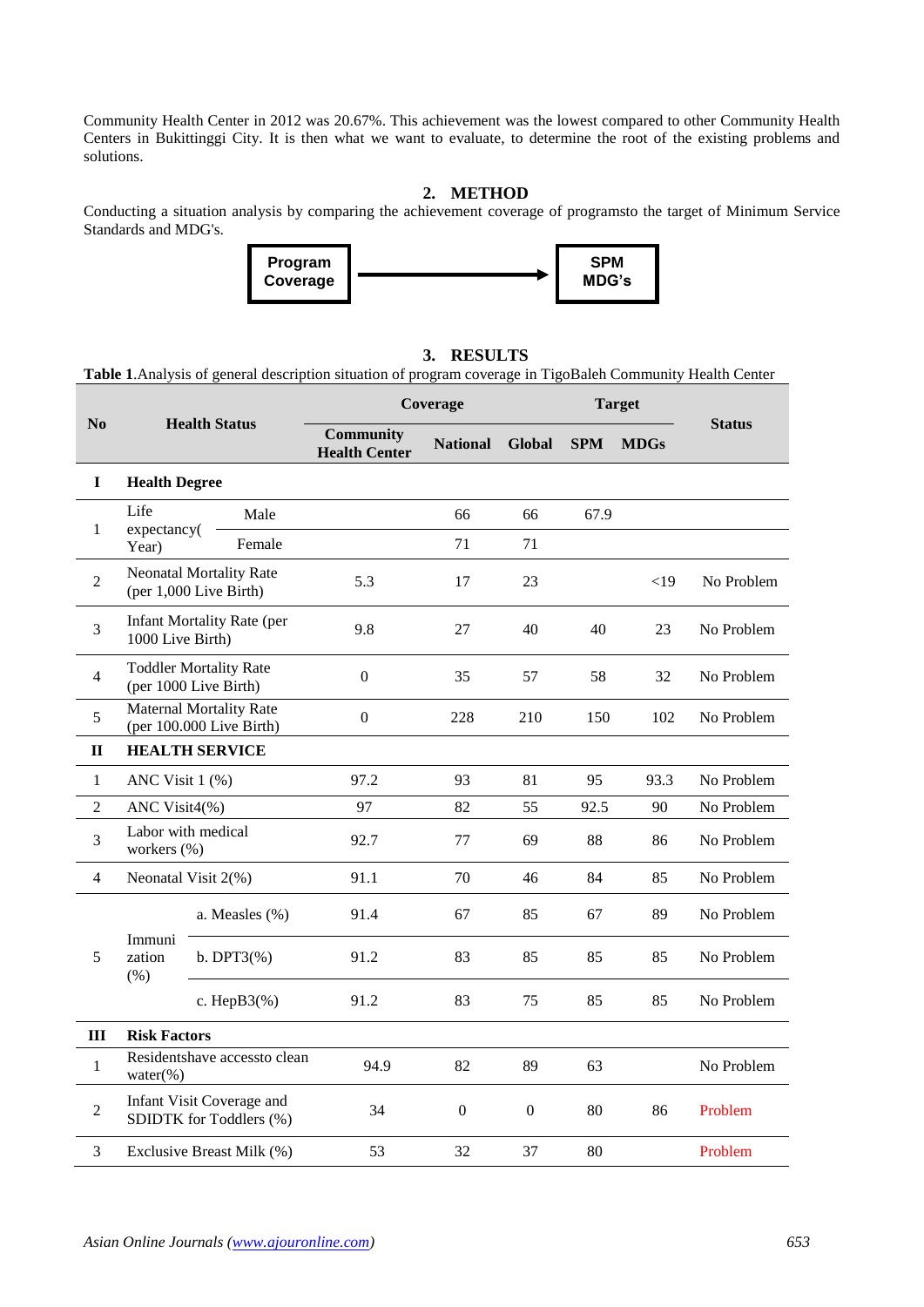|                | <b>Health Status</b>                           |                                                  | Coverage                                 |                 |        | <b>Target</b> |             |               |  |
|----------------|------------------------------------------------|--------------------------------------------------|------------------------------------------|-----------------|--------|---------------|-------------|---------------|--|
| No             |                                                |                                                  | <b>Community</b><br><b>Health Center</b> | <b>National</b> | Global | <b>SPM</b>    | <b>MDGs</b> | <b>Status</b> |  |
| 4              | Toddler<br>Nutrient<br><b>Status</b><br>$(\%)$ | Stunted                                          | 12.5                                     | 40.1            | 26.7   | 32            | 15.5        | No Problem    |  |
|                |                                                | Malnutrition                                     | 8.5                                      | 19.6            | 16.2   | 11.9          | 11.9        | No Problem    |  |
|                |                                                | <b>Over Nutrition</b>                            | 1.9                                      | 11.2            | 6.7    |               |             | No Problem    |  |
| IV             | <b>SUMBER DAYA</b>                             |                                                  |                                          |                 |        |               |             |               |  |
| $\mathbf{1}$   | Specialist Doctor: Resident<br>Ratio (100,000) |                                                  | 16                                       |                 |        | 6             |             | No Problem    |  |
| $\overline{2}$ | Doctor: Resident Ratio<br>(100,000)            |                                                  | 19                                       | 29              | 142    | 40            |             | Problem       |  |
| 3              | Dentist: Resident<br>Ratio(100.000)            |                                                  | 19                                       | 6               | 22     | 11            |             | No Problem    |  |
| $\overline{4}$ | Nurse: Resident<br>Ratio(100,000)              |                                                  | 62                                       | 204             | 281    | 117.5         |             | Problem       |  |
| 5              | Midwife: Resident<br>Ratio(100,000)            |                                                  | 104.7                                    |                 |        | 100           |             | TidakMasalah  |  |
| 6              | Ratio(100,000)                                 | Nutrisionist: Resident                           | 3.8                                      |                 |        | 22            | Problem     |               |  |
| $\overline{7}$ | Ratio(100,000)                                 | Sanitary: Resident                               | 8                                        |                 |        | 40            |             | Problem       |  |
| 8              |                                                | Public Health Expert:<br>Resident Ratio(100,000) | 3.8                                      |                 |        | 40            |             | Problem       |  |

The program coverage situation analysis is based on annual reports for 2 (two) years as variables analyzed, compared to the MinimumServiceStandards set by the Government and MDG's to prioritize problems and do the problem solving planning.

## **4. DISCUSSION**

Problems solving decision-making usesDelbeq method. There are two (2) major problems that require planning, but resource problemsare a problem of allocation and recruitment of officers that could not be solved by community health centers, then the problemsto be noticed is a problem that can be handled by the community health center itself by paying attention to the criteria of the problem quantity; the seriousness of problems; costs/fundingand easiness. SDIDTK coverage problem is a problem prioritized at this time. Thus aproblem tree is created to express the root of problems that occur, so that the intervention leads to the real problems.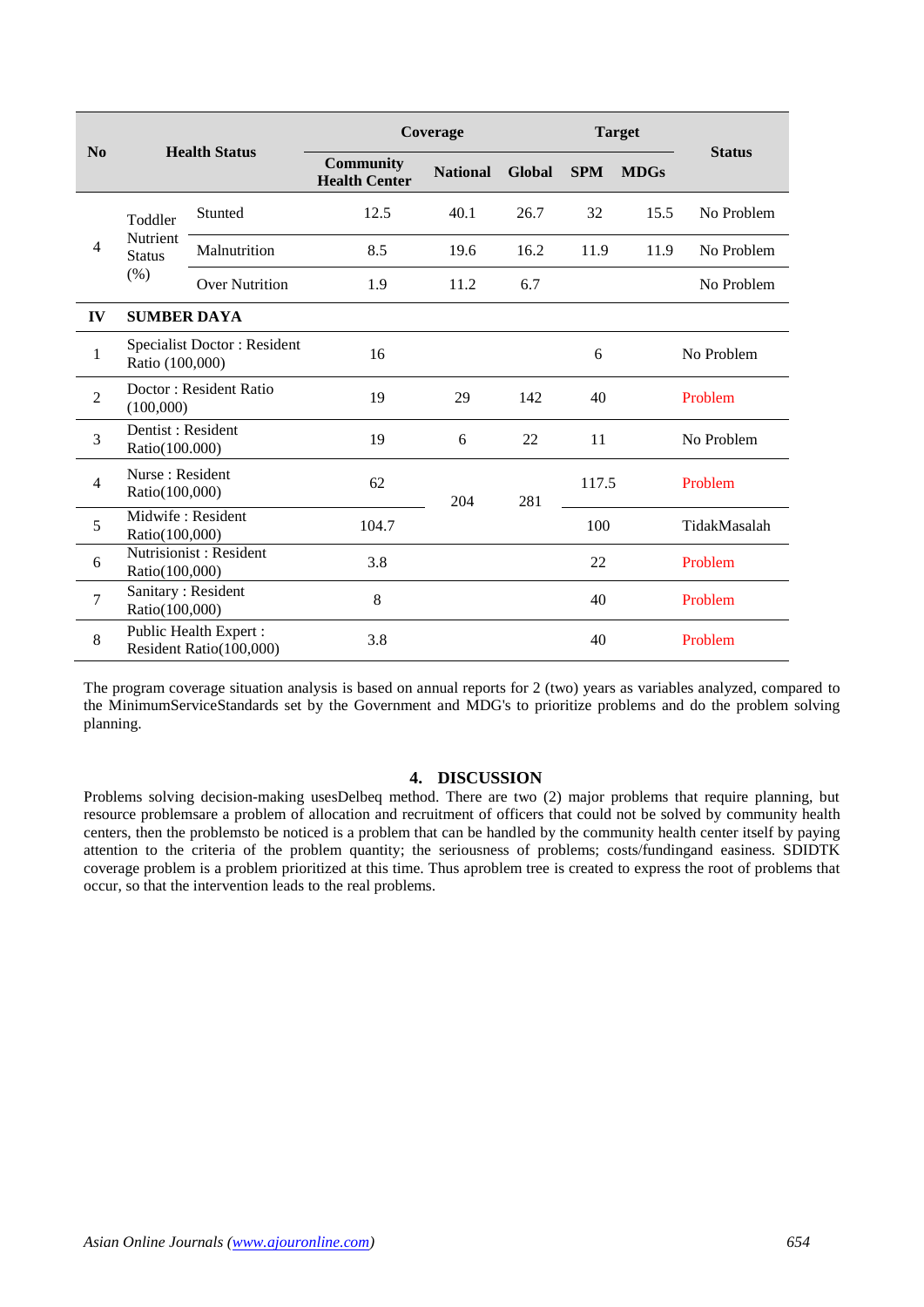

**Figure. 1**Problem Tree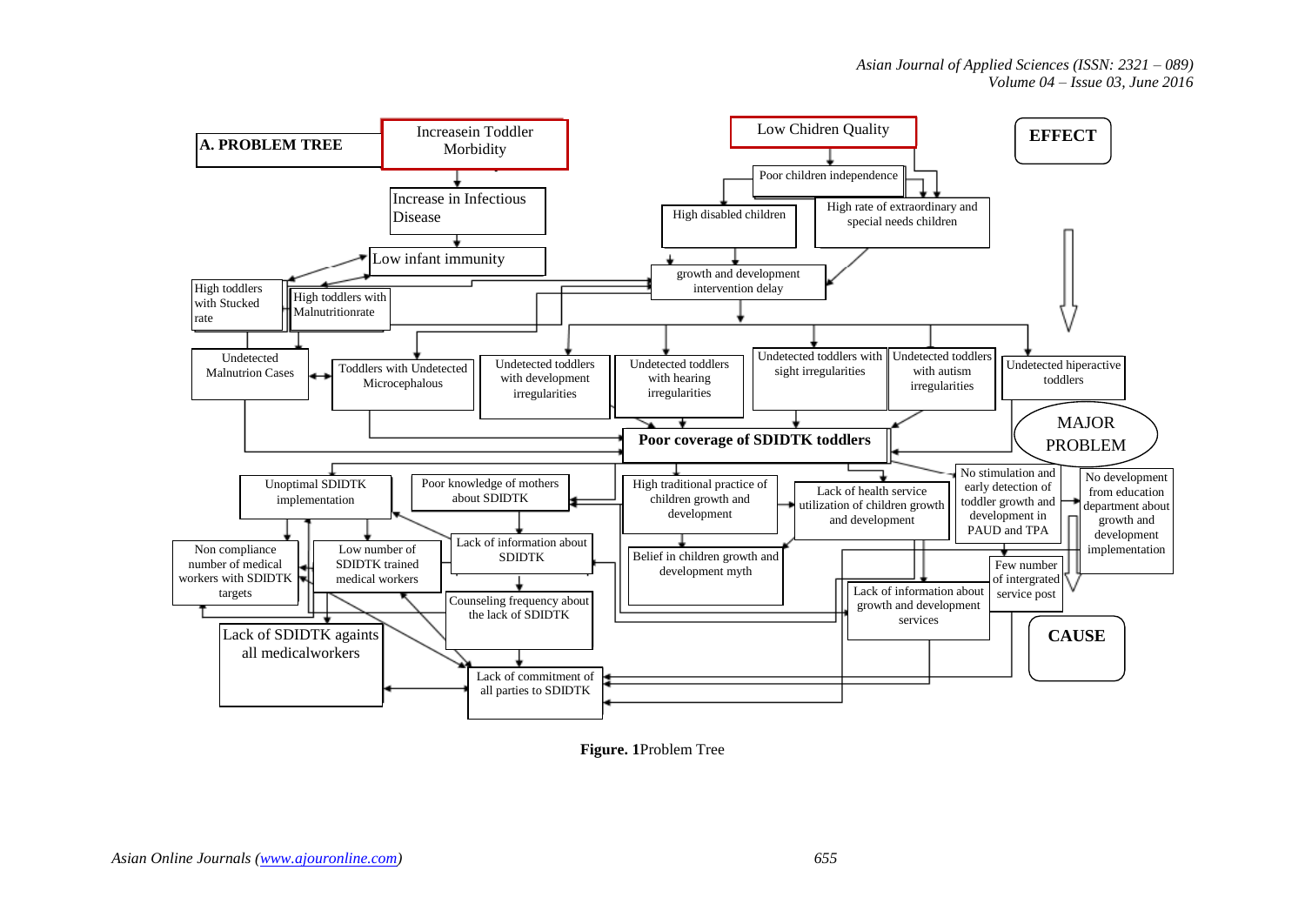After digging problemsby making a problem tree, the major problem is known, namely the lack ofcommitment of all parties to SDIDTK (either health workers, parents, cross-program, cross-sectoral, policy makers and the existing regulations).

# **1. Strategy Analysis**

Strategyanalysis aims at answering questions such as whether all problems and goals should be addressed, or only some, what combination of interventions most likely to produce the desired goals, what the resource requirements, strategy (a combination of interventions) which one get the highest support/participation of various target groups, an effective strategy in supporting efforts to strengthen the institution and how to control negative environmental impacts.

Criteria for assessing alternative intervention (strategy): the benefits obtained by target (equity and participation), sustained benefits, ability to maintain the assets after the project is completed, costs (Financial and economic viability), technical feasibility, contribution to institutional strengthening and management capacity, environmental impacts, compatibility with the sectorpriority and or related programs.

Based on the problem priority on child health programs (poor coverage of toddlersconducted by SDIDTK) in TigoBaleh Community Health Center, then the intervention strategies that can be done as a problem lever are:

- 1. Increased knowledge and commitment to SDIDTK, through:
	- a. Establishment of children growth and development community;
	- b. Advocacy at the district level policy makers;
	- c. Cross programs and sectors cooperation (Dharma Wanita, Bina Keluarga Balita,Department of Education);
	- d. Monitoring and supervision of medical workers performance in the success SDIDTK;
	- e. Monthly workshops/mini workshopsof community health center
- 2. Implementation of promotion and preventive activities, including:
	- a. Increasing toddler's motherclass;
	- b. Counseling to toddler's motherabout SDIDTK;
	- c. Making Posters, pamphlets and banners;
	- d. Implementation of Early Detection of Toddler Growth and Development simultaneously;
	- e. Coaching SDIDTK cadres;
	- f. Implementation of routine SDIDTK;
	- g. SDIDTK training of medical workers;
	- h. Creating a forum to share an Internet-based child growth and development;
	- i. Holding competition on toddler's mother about SDIDTK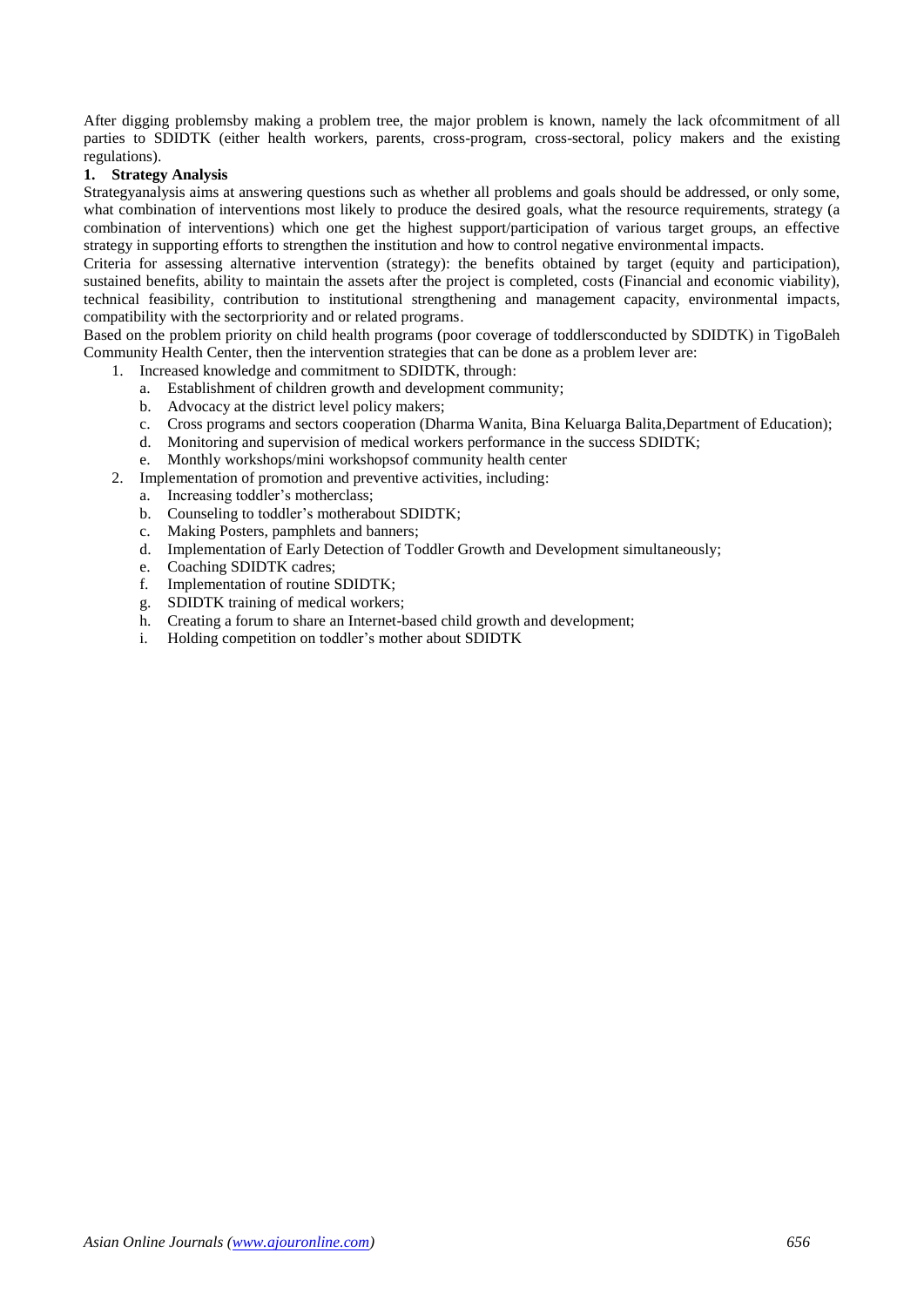# **2. Stakeholder Analysis**

In the strategy analysis, a stakeholder analysis is carried out to identify and collectinformation on stakeholders (characteristic of interest, potential and implications/involvement in a project).

Stakeholder analysis steps:

- 1. Identification of principal stakeholders;
- 2. Assessing roles to participate;
- 3. Identifying the possibility of cooperation and potential conflict;
- 4. Explaining the results of analysis and definingthe relationship with the project design

# **3. Program Management**

To prepare the Communication Forum for Toddlers Growth and Development Program in TigoBalehCommunity Health Center, a joint program holder plan is made using POACE approach with the common aim at accelerating the decline in Toddlers MorbidityRate and Improving the Children Quality and has special purposes: to achieve a toddler coverage conducted by SDIDTK; early detected toddlers with developmental disorders; toddlers with growth and development irregularities are intervened early; increase knowledge of toddler's mothers and prospective mothers in children development stimulation; encourage mothers, families and communities to stimulate toddlers growth and development and conduct early detection of developmental disorders using KIA book; embrace all sectors in the toddlersneighborhood to be able to do stimulation and early detection of toddlers growth anddevelopment; raise awareness and environmental/community aids (especially family) in order to provide support in SDIDTK(4; 10; 11).

Environment can be defined as various events, circumstances and conditions beyond the individual that directly or indirectly affect children growth and development or individual. Environment is also often translated as the entire physical or social phenomenon (events, situation or condition) that affects children growth and development. Physical environment (natural environment) is anything of a physical nature around individuals such as houses, yards, fields, soil, water, season and so on (different natural environment will give different effect on people). Meanwhile, social environment (community environment) covers the entire people with various interactions that create a distinctive milieu. Community circumstances will give a certain effect on individual development (12).

In general, the environmental effects are passive, meaning that the environment does not provide a compulsion to individuals (environment provides possibilities or opportunities to individuals, so that the environment keep highly influencing the individual development). Children growth and development environment can be family, school and peer groups. Good supporting environment is highly influencing the individual development, in this case in order to actualize the children's talent or development as a whole(13).Therefore, the improvement of knowledge in the environment of growth and development needs to be given continuously.

## **4. Emergency Response to Toddler Health**

Emergency is a situation that threatens individuals/groups of people that cause helplessness and need to act as soon as possible (6; 7; 9).Children growth and development problem countermeasures cannot be done separately; it requires a system that is coordinated with other programs and sectors. For the system to be run in accordance with the children quality development goals, a few steps are made consisting of:

## a. Preparation

During the preparation stage, all components needed by the program in the toddlegrowth and development problem have been prepared. Growth and development irregularities are a condition that requires the procedure aids for children as an individual or family. This situation should be identified and prevented as early as possible (14). Growth and development irregularities that end in morbidity, death or loss of life quality occurs because of the risks and vulnerabilities that cannot be controlled by individuals.

Golden age (vulnerability) children living in an unhealthy environment (threats), such as having domestic conflicts or social conflicts, are at risk for growth and development irregularities. The growth and development irregularities occur if children do not get adequate nutrition, optimal stimulation (capacity), adequate health carerelated to growth and development.

## b. System Development

In overcoming this problem, there are some systems run by children health and nutrition programs mutually supporting related to toddler and preschoolers growth and development (Figure 2), and if found irregularities, early referral flow is used (figure 3).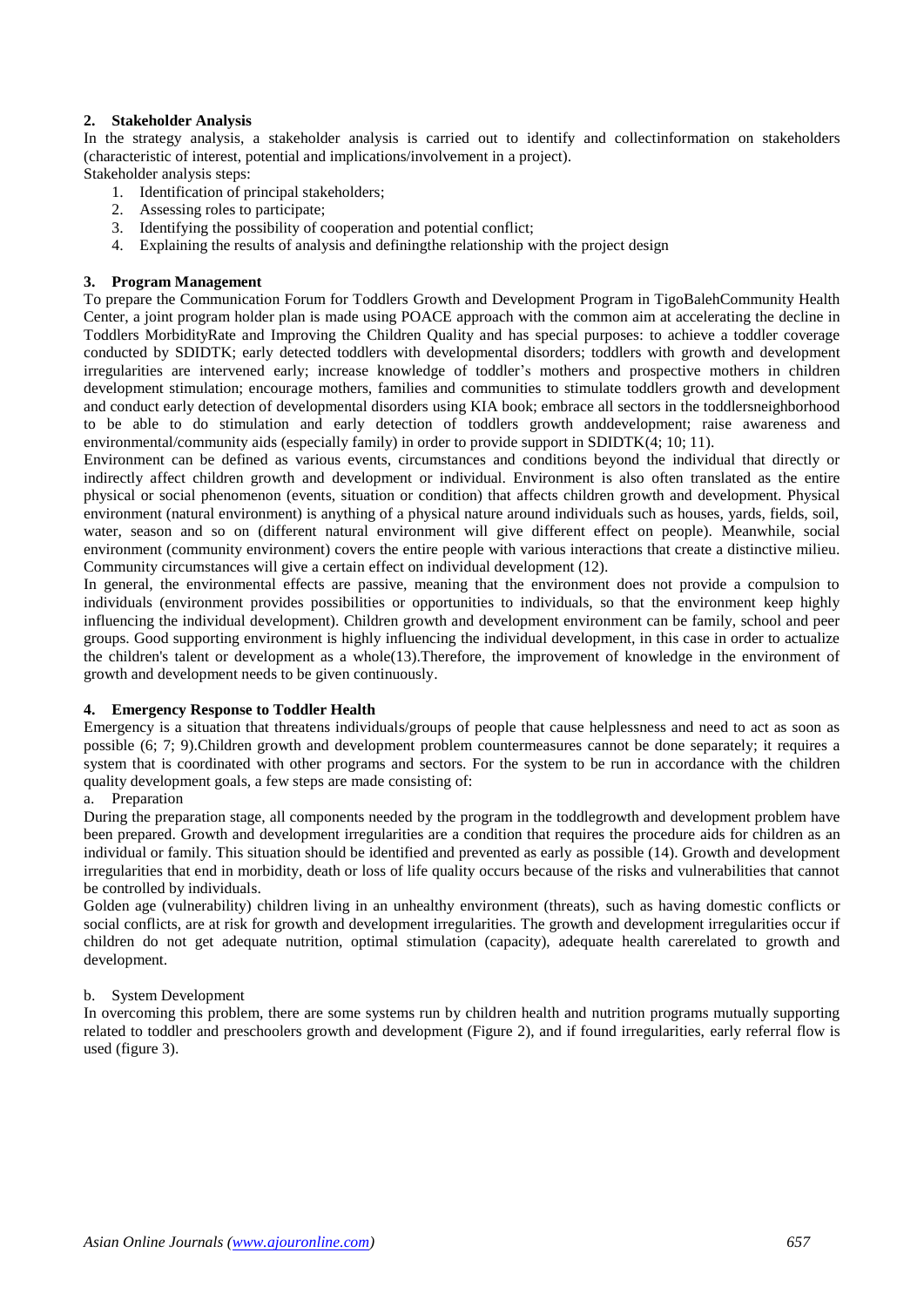

**Figure 2.**Toddler and preschoolers growth and development conceptual framework (7)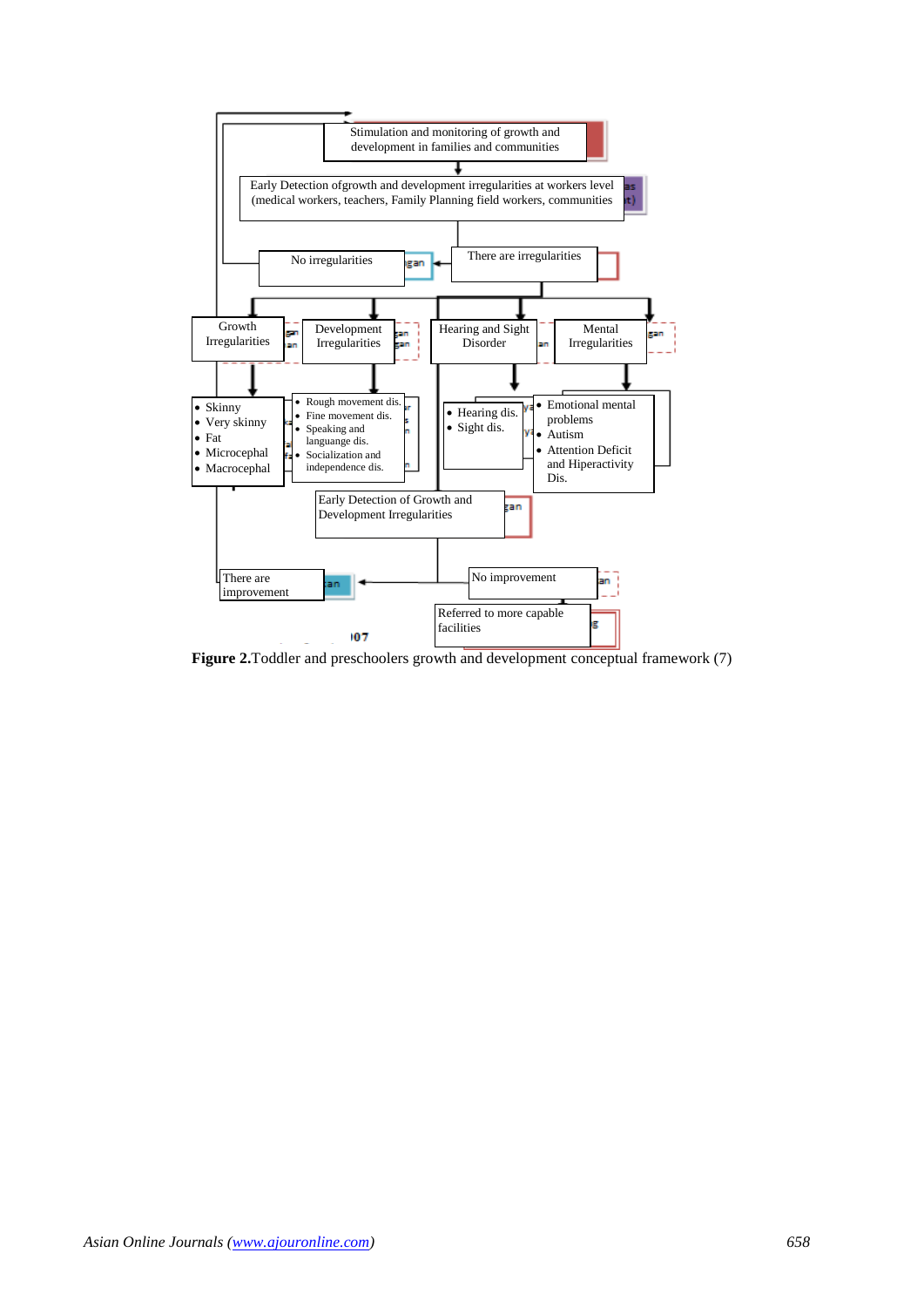

**Gambar 3. Figure 3.** early referral flow of growth and deveropment  $(7)$ 

Children with MalnutritionCareFlow is conducted by social, health and nutrition surveillance (figure 4). The first children with malnutrition careis at family level by involving all family members using a short-term/medium-term intervention, but in a poor family intervention is provided in short-term or emergency. At community level and crosssectors are performed in integrated service posts by weighing toddlers and nutritional supplementation of basic services. At health care level, children with malnutrition are serviced by community health centers and hospitals.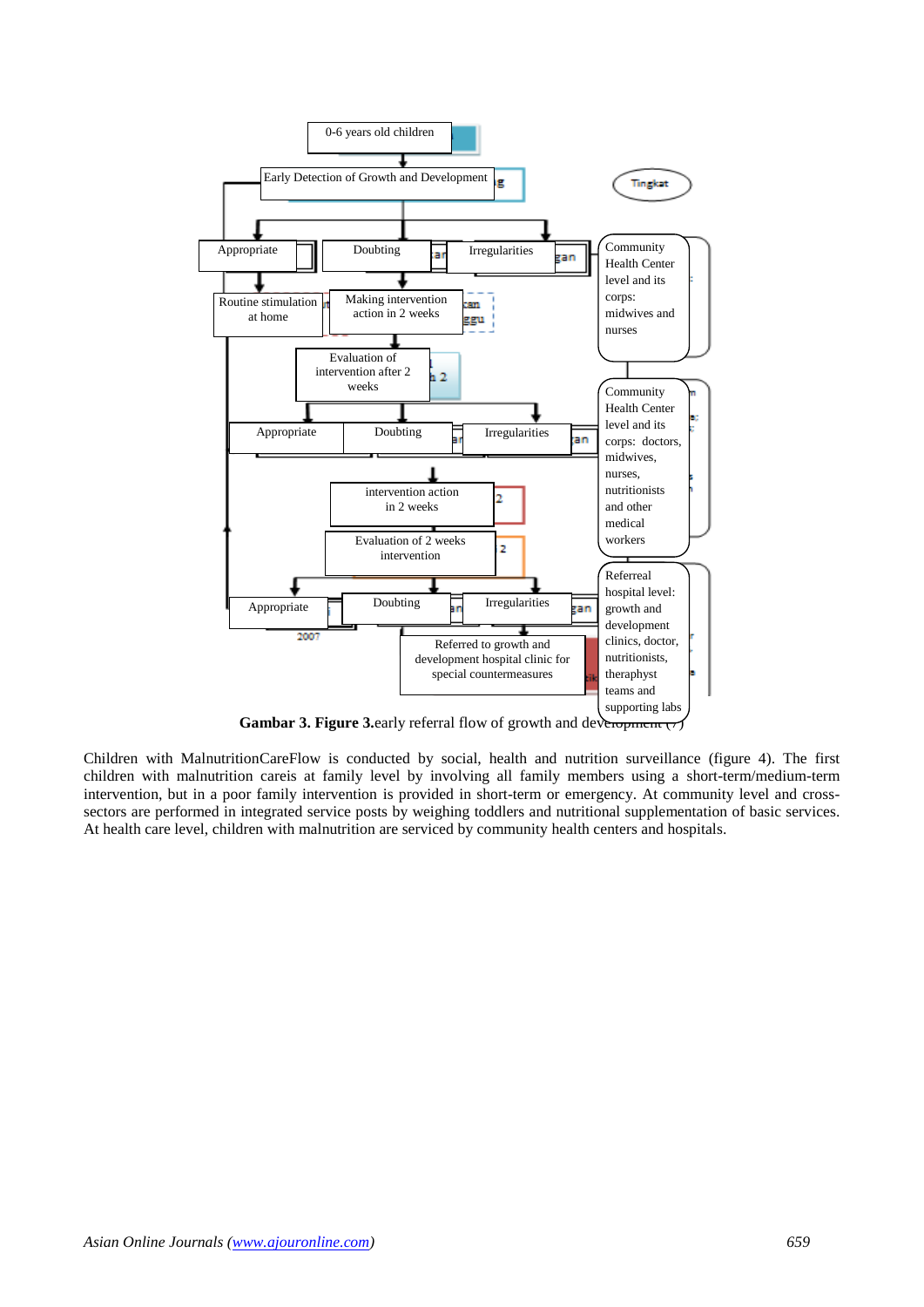

**Figure 4.**Children with malnutrition care flow (15)

# c. Improving Knowledge and Commitment

Raising the commitment is performed in various ways, including cross-program cooperation with diarrhea, immunization, ISPA/Pneumonia, malaria, tuberculosis, HIV/AIDS programs; and raising coordination with the Department of Education, TPA and PAUD (early childhood). Together with a team of Toddler Growth and Development Communication Forum, a Disaster Management in overcoming toddler growth and development emergencies is made. Here is the cycle of disaster management, in each phase:

*A. Prevention and Mitigation*

Prevention is efforts made to prevent the occurrence of toddler growth and development irregularities. The programs performed in this phase are:

- 1) Cooperation with Maternal Health Program in the prenatal care
- 2) Cooperation with the Nutrition Program in the management of nutrition during pregnancy and a woman's life cycle
- 3) Promotion of exclusive breastfeed
- 4) Monitoring, weighing and following up every month
- 5) Coordination with cross-program on mother and toddler classes package program

Mitigation is a series of efforts to reduce risks, either through physical development, awareness and increased capacity in facing threat of disasters. Activities and programs have been implemented, such as:

- 1) Increased knowledge and training of medical workers in the conduct of SDIDTK and and malnutrition management.
- 2) Increased knowledge and training of Integrated Service Post cadres in stimulation and early detection of children development and follow-up.
- *B. Preparedness*

Is a series of activities performed to anticipate disasters, through the organization and effective and efficientsteps by using: toddlers and preschoolers growth and development conceptual framework; early referral growth and development flow; children with malnutrition referral flow.

*C. Emergency Response*

Is the efforts made immediately upon occurrence of a disaster, to overcome the impact, especially in the form of rescue. At the emergency response of children with malnutrition with 10-steps Children with Malnutrition Management is performed (15).

*D. Recovery*

Is an emergency recovery process of toddler condition who suffer from growth and development irregularities. Programs performed are development therapy; stimulation of delays in the development and improvement of appropriate nutrition in accordance with Children with Malnutrition Management according to rehabilitation phase and follow-up phase.